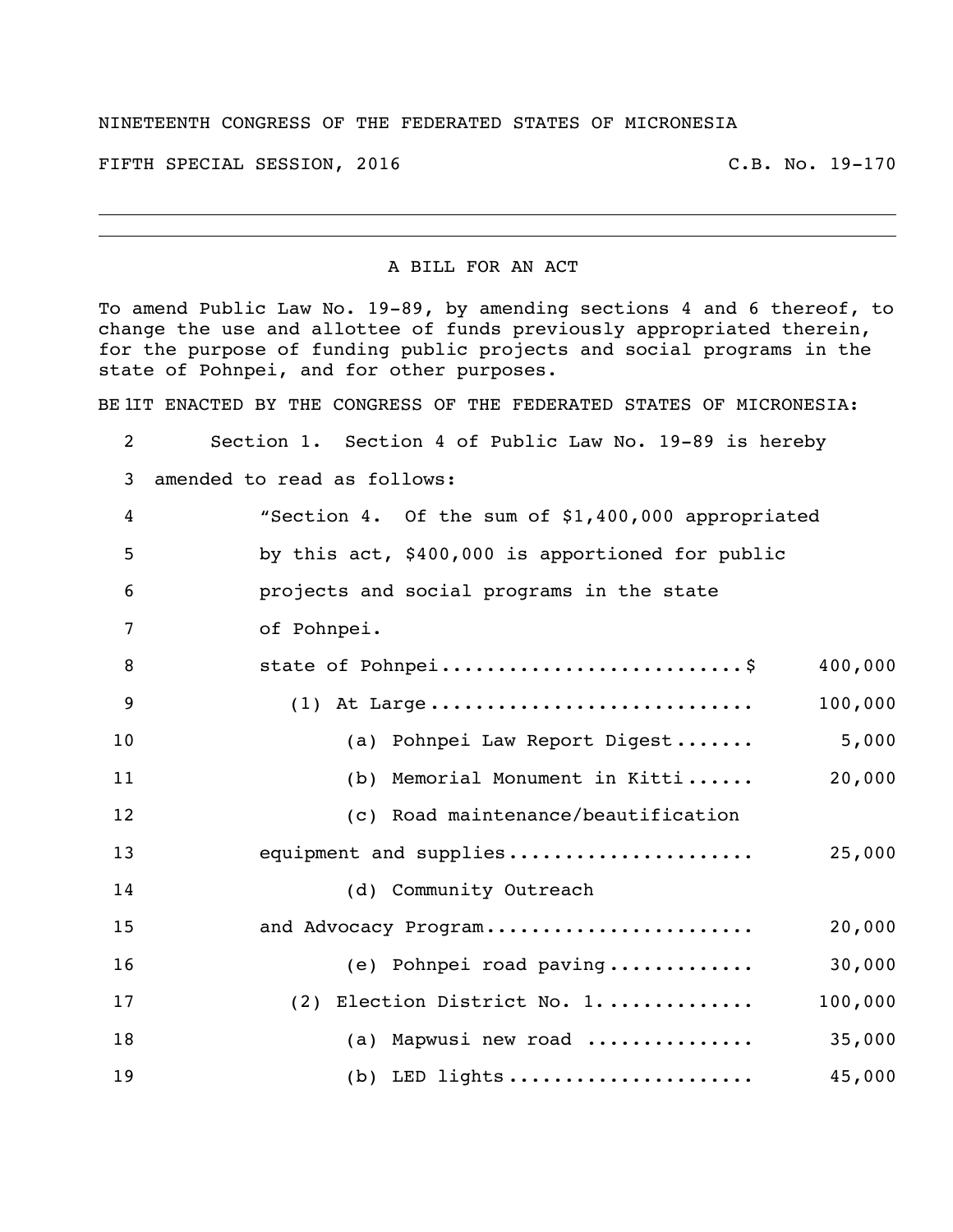| $\mathbf{1}$   | (c) General Education                                           |          |  |
|----------------|-----------------------------------------------------------------|----------|--|
| $\overline{2}$ | Development (GED) \$                                            | 7,500    |  |
| 3              | (d) Kolonia Town Government                                     |          |  |
| 4              | Judiciary branch subsidy                                        | 6,000    |  |
| 5              | (e) FSMTC ADSL (Wifi)                                           | 1,500    |  |
| 6              | (f) Purchase of computers                                       | 5,000    |  |
| 7              | (3) Election District No. 2                                     | 100,000  |  |
| 8              | (a) [Road improvement] Equipment/                               |          |  |
| 9              |                                                                 | 35,000   |  |
| 10             | (b) Salapuk school road paving 40,000                           |          |  |
| 11             | Community Outreach and Advocacy<br>(C)                          |          |  |
| 12             | Program                                                         | 20,000   |  |
| 13             | (d) Construction materials (Tanks)                              | 5,000    |  |
| 14             | (4) Election District No. 3                                     | 100,000  |  |
| 15             | (a) Kurumw Saladak road coral capping                           | 17,500   |  |
| 16             | (b) Otohi Awak road coral capping                               | 15,500   |  |
| 17             | (c) Pahn Takai (Camacho Side)                                   |          |  |
| 18             | road coral capping                                              | 12,500   |  |
| 19             | (d) Pohn Pwet Rohi U road coral capping                         | 12,000   |  |
| 20             | (e) Pahn Takai (Penias Side) road coral                         |          |  |
| 21             | capping                                                         | 7,500    |  |
| 22             | (f) Street lighting Nett and U                                  | 35,000'' |  |
| 23             | Section 2.<br>Allotment and management of funds and lapse date. |          |  |
| 24             | All funds appropriated by this act shall be allotted, managed,  |          |  |
| 25             | administered and accounted for in accordance with               |          |  |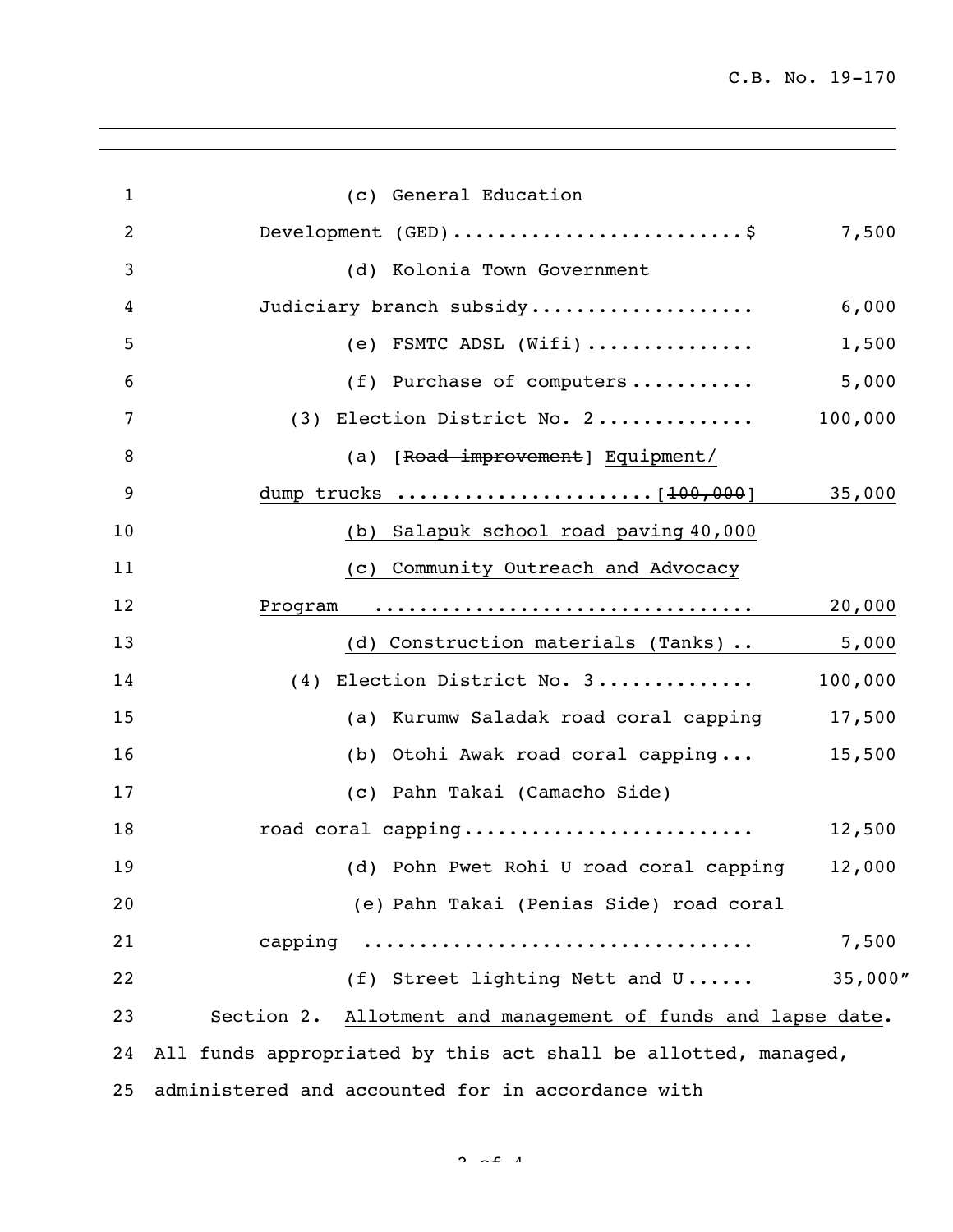applicable laws, including, but not limited to, the Financial Management Act of 1979. The allottee shall be responsible for ensuring that these funds, or so much thereof as may be necessary, are used solely for the purpose specified in this act, and that no obligations are incurred in excess of the sum appropriated. The allottee of the funds appropriated under section 2 of this act shall be the Governor of Yap State; PROVIDED THAT, the allottee of funds appropriated under subsection 2(b) of this act shall be the President of the COM-FSM. The allottee of funds appropriated under sections 3 and 4 of this act shall be the President of the Federated States of Micronesia or his designee; PROVIDED THAT, the 12 allottee of funds appropriated under subsections  $3(a)$ ,  $3(b)$ ,  $3(c)$ ,  $3(d)$ ,  $3(e)$   $3(f)$ ,  $3(g)$ ,  $3(h)$ ,  $3(l)$  and  $3(m)$  shall be the Mayor of Lelu Town Government; the allottee of funds appropriated under 15 subsections  $3(i)$ ,  $3(j)$  and  $3(k)$  shall be the Mayor of Tafunsak Municipal Government; the allottee of funds appropriated under subsections 4(2)(a) shall be the Mayor of Kolonia Town Government or his designee; the allottee of funds appropriated under subsection 4(2)(c) shall be the Secretary of the FSM Department of Education or her designee; the allottee of funds appropriated under subsections 4(2)(b), 4(2)(d), 4(2)(e), 4(2)(f), 4(4)(a),  $4(4)(b)$ ,  $4(4)(c)$ ,  $4(4)(d)$  and  $4(4)(e)$  shall be the Secretary of the Department of Transportation, Communications and Infrastructure or his designee; the allottee of funds appropriated under subsection 4(3)(b) shall be the Pohnpei Transportation